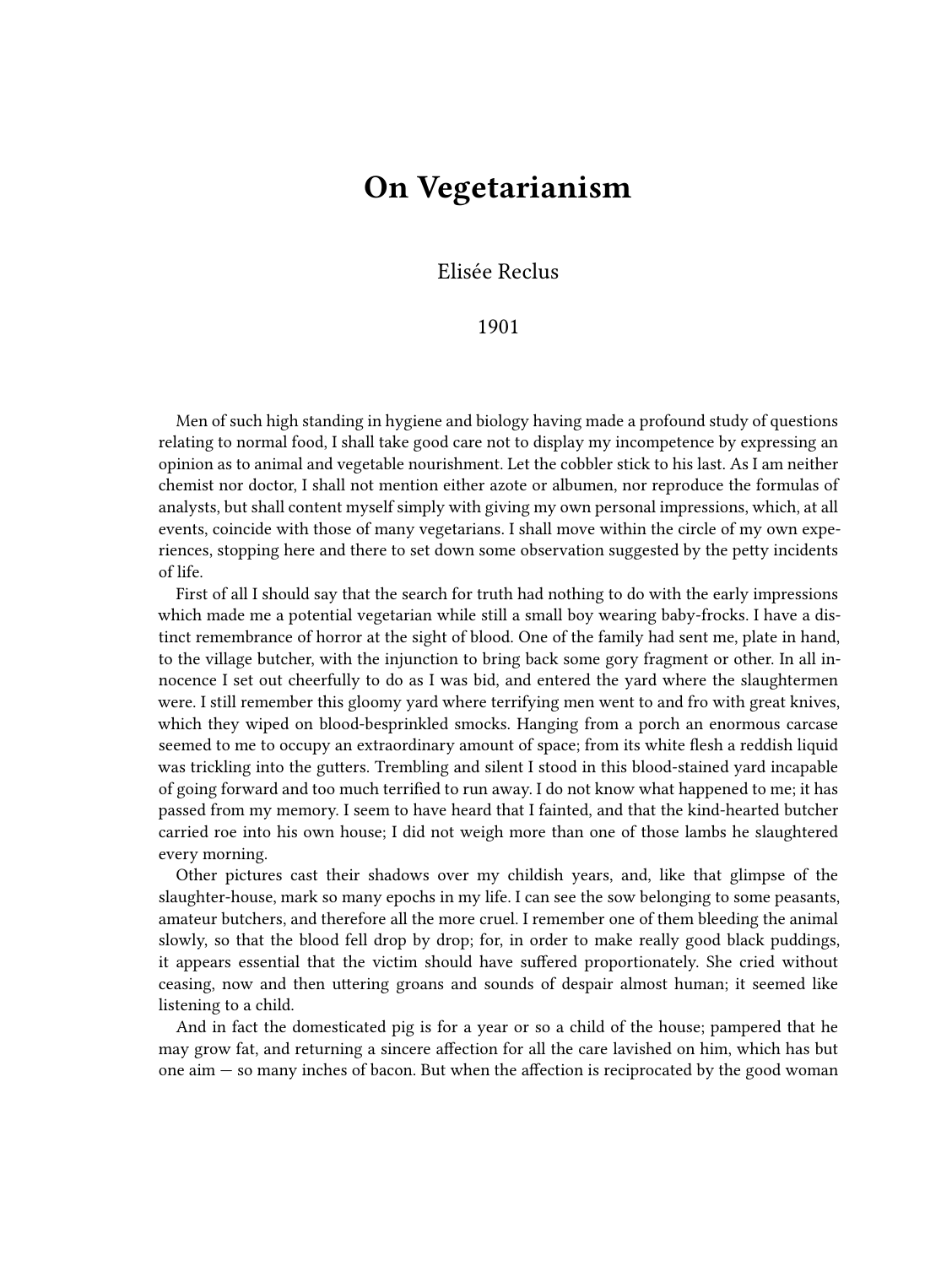who takes care of the pig, fondling him and speaking in terms of endearment to him, is she not considered ridiculous — as if it were absurd, even degrading, to love an animal that loves us?

One of the strongest impressions of my childhood is that of having witnessed one of those rural dramas, the forcible killing of a pig by a party of villagers in revolt against a dear old woman who would not consent to the murder of her fat friend. The village crowd burst into the pigstye and dragged the beast to the slaughter place where all the apparatus for the deed stood waiting, whilst the unhappy dame sank down upon a stool weeping quiet tears. I stood beside her and saw those tears without knowing whether I should sympathise with her grief, or think with the crowd that the killing of the pig was just, legitimate, decreed by common sense as well as by destiny.

Each of us, especially those who have lived in a provincial spot, far away from vulgar ordinary towns, where everything is methodically classed and disguised — each of us has seen something of these barbarous acts committed by flesh-eaters against the beasts they eat. There is no need to go into some Porcopolis of North America, or into a saladero of La Plata, to contemplate the horrors of the massacres which constitute the primary condition of our daily food. But these impressions wear off in time; they yield before the baneful influence of daily education, which tends to drive the individual towards mediocrity, and takes out of him anything that goes to the making of an original personality. Parents, teachers, official or friendly, doctors, not to speak of the powerful individual whom we call "everybody," all work together to harden the character of the child with respect to this "four-footed food," which, nevertheless, loves as we do, feels as we do, and, under our influence, progresses or retrogresses as we do.

It is just one of the sorriest results of our flesh-eating habits that the animals sacrificed to man's appetite have been systematically and methodically made hideous, shapeless, and debased in intelligence and moral worth. The name even of the animal into which the boar has been transformed is used as the grossest of insults; the mass of flesh we see wallowing in noisome pools is so loathsome to look at that we agree to avoid all similarity of name between the beast and the dishes we make out of it. What a difference there is between the moufflon's appearance and habits as he skips about upon the mountain rocks, and that of the sheep which has lost all individual initiative and becomes mere debased flesh — so timid that it dares not leave the flock, running headlong into the jaws of the dog that pursues it. A similar degradation has befallen the ox, whom now-a-days we see moving with difficulty in the pastures, transformed by stockbreeders into an enormous ambulating mass of geometrical forms, as if designed beforehand for the knife of the butcher. And it is to the production of such monstrosities we apply the term "breeding"! This is how man fulfils his mission as educator with respect to his brethren, the animals.

For the matter of that, do we not act in like manner towards all Nature? Turn loose a pack of engineers into a charming valley, in the midst of fields and trees, or on the banks of some beautiful river, and you will soon see what they would do. They would do everything in their power to put their own work in evidence, and to mask Nature under their heaps of broken stones and coal. All of them would be proud, at least, to see their locomotives streaking the sky with a network of dirty yellow or black smoke. Sometimes these engineers even take it upon themselves to improve Nature. Thus, when the Belgian artists protested recently to the Minister of Railroads against his desecration of the most beautiful parts of the Meuse by blowing up the picturesque rocks along its banks, the Minister hastened to assure them that henceforth they should have nothing to complain about, as he would pledge himself to build all the new workshops with Gothic turrets!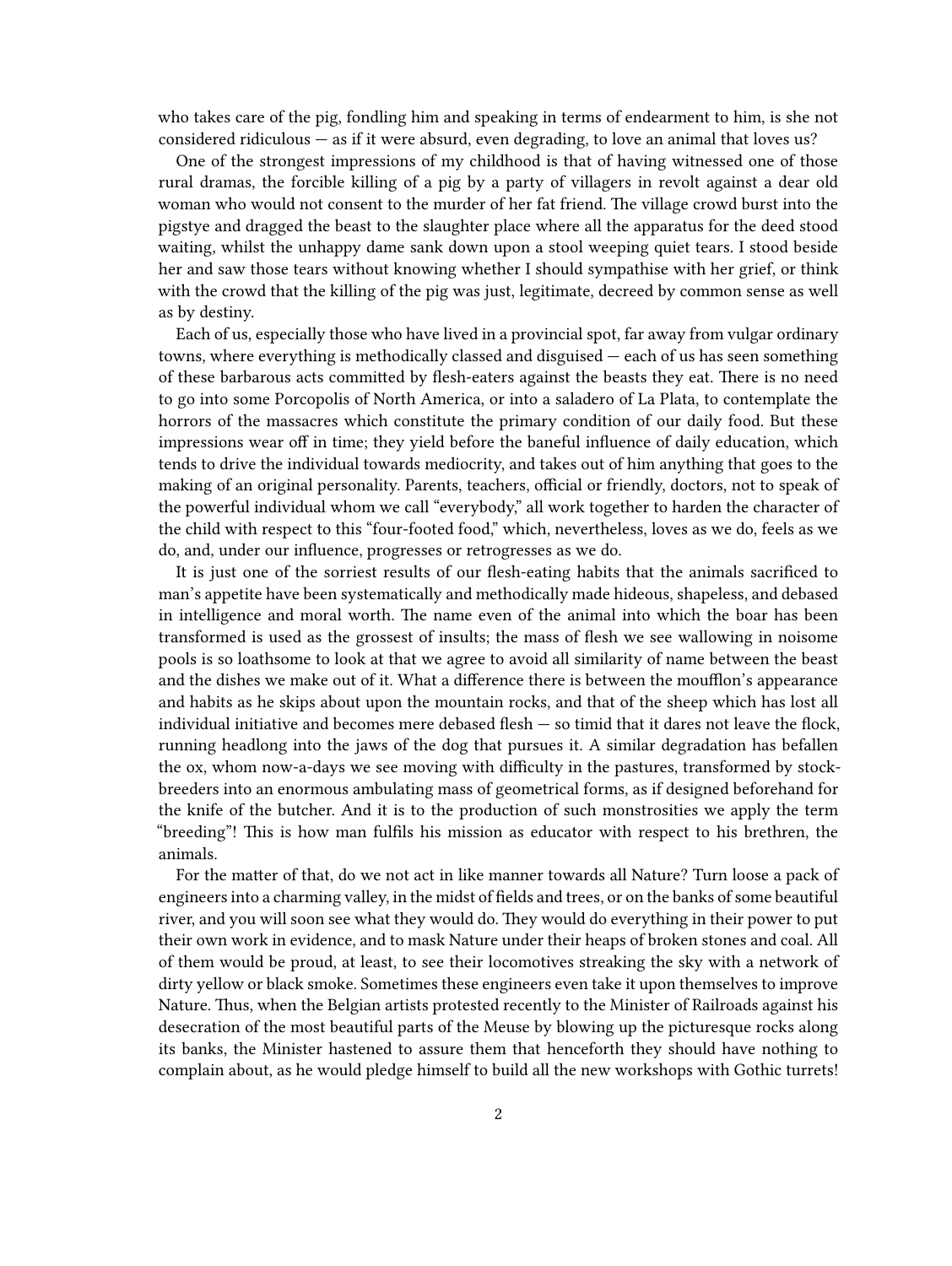In a similar spirit the butchers display before the eyes of the public, even in the most frequented streets, disjointed carcasses, gory lumps of meat, and think to conciliate our æstheticism by boldly decorating the flesh they hang out with garlands of roses!

When reading the papers, one wonders if all the atrocities of the war in China are not a bad dream instead of a lamentable reality. How can it be that men having had the happiness of being caressed by their mother, and taught in school the words "justice" and "kindness," how can it be that these wild beasts with human faces take pleasure in tying Chinese together by their garments and their pigtails before throwing them into a river? How is it that they kill off the wounded, and make the prisoners dig their own graves before shooting them? And who are these frightful assassins? They are men like ourselves, who study and read as we do, who have brothers, friends, a wife or a sweetheart; sooner or later we run the chance of meeting them, of taking them by the hand without seeing any traces of blood there.

But is there not some direct relation of cause and effect between the food of these executioners, who call themselves "agents of civilisation," and their ferocious deeds? They, too, are in the habit of praising the bleeding flesh as a generator of health, strength, and intelligence. They, too, enter without repugnance the slaughter house, where the pavement is red and slippery, and where one breathes the sickly sweet odour of blood. Is there then so much difference between the dead body of a bullock and that of a man? The dissevered limbs, the entrails mingling one with the other, are very much alike : the slaughter of the first makes easy the murder of the second, especially when a leader's order rings out, or from afar comes the word of the crowned master, "Be pitiless."

A French proverb says that "every bad case can be defended." This saying had a certain amount of truth in it so long as the soldiers of each nation committed their barbarities separately, for the atrocities attributed to them could afterwards be put down to jealousy and national hatred. But in China, now, the Russians, French, English, and Germans have not the modesty to attempt to screen each other. Eyewitnesses, and even the authors themselves, have sent us information in every language, some cynically, and others with reserve. The truth is no longer denied, but a new morality has been created to explain it. This morality says there are two laws for mankind, one applies to the yellow races and the other is the privilege of the white. To assassinate or torture the first named is, it seems, henceforth permissible, whilst it is wrong to do so to the second.

Is not our morality, as applied to animals, equally elastic? Harking on dogs to tear a fox to pieces teaches a gentleman how to make his men pursue the fugitive Chinese. The two kinds of hunt belong to one and the same "sport"; only, when the victim is a man, the excitement and pleasure are probably all the keener. Need we ask the opinion of him who recently invoked the name of Attila, quoting this monster as a model for his soldiers?

It is not a digression to mention the horrors of war in connection with the massacre of cattle and carnivorous banquets. The diet of individuals corresponds closely to their manners. Blood demands blood. On this point any one who searches among his recollections of the people whom he has known will find there can be no possible doubt as to the contrast which exists between vegetarians and coarse eaters of flesh, greedy drinkers of blood, in amenity of manner, gentleness of disposition and regularity of life.

It is true these are qualities not highly esteemed by those "superior persons," who, without being in any way better than other mortals, are always more arrogant, and imagine they add to their own importance by depreciating the humble and exalting the strong. According to them, mildness signifies feebleness : the sick are only in the way, and it would be a charity to get rid of them. If they are not killed, they should at least be allowed to die. But it is just these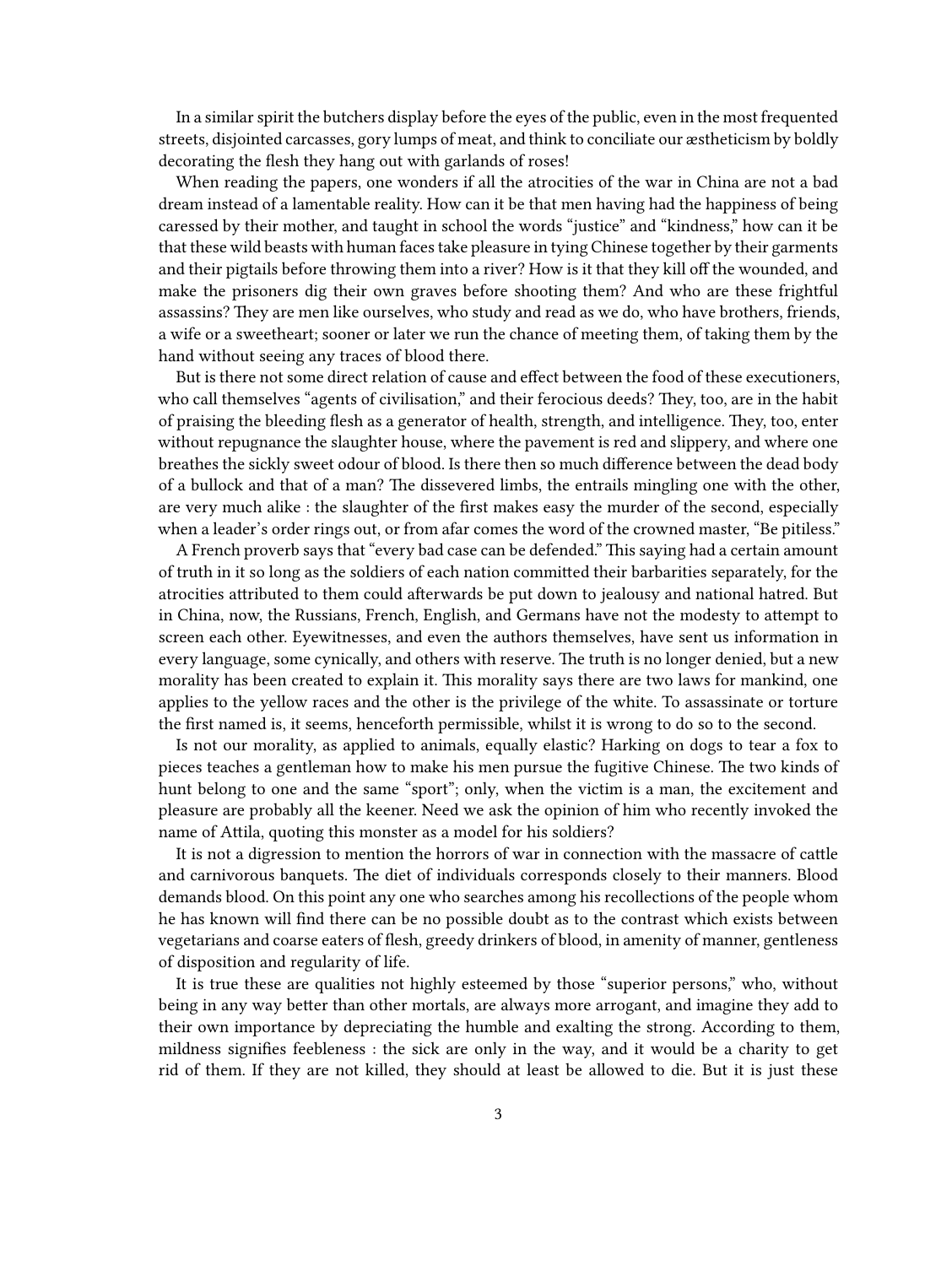delicate people who resist disease better than the robust. Full-blooded and high-coloured men are not always those who live longest : the really strong are not necessarily those who carry their strength on the surface, in a ruddy complexion, distended muscle, or a sleek and oily stoutness. Statistics could give us positive information on this point, and would have done so already, but for the numerous interested persons who devote so much time to grouping, in battle array, figures, whether true or false, to defend their respective theories.

But, however this may be, we say simply that, for the great majority of vegetarians, the question is not whether their biceps and triceps are more solid than those of the flesh-eaters, nor whether their organism is better able to resist the risks of life and the chances of death, which is even more important : for them the important point is the recognition of the bond of affection and goodwill that links man to the so-called lower animals, and the extension to these our brothers of the sentiment which has already put a stop to cannibalism among men. The reasons which might be pleaded by anthropophagists against the disuse of human flesh in their customary diet would be as well-founded as those urged by ordinary flesh-eaters today. The arguments that were opposed to that monstrous habit are precisely those we vegetarians employ now. The horse and the cow, the rabbit and the cat, the deer and the hare, the pheasant and the lark, please us better as friends than as meat. We wish to preserve them either as respected fellow-workers, or simply as companions in the joy of life and friendship.

"But," you will say, "if you abstain from the flesh of animals, other flesh-eaters, men or beasts, will eat them instead of you, or else hunger and the elements will combine to destroy them." Without doubt the balance of the species will be maintained, as formerly, in conformity with the chances of life and the inter-struggle of appetites; but at least in the conflict of the races the profession of destroyer shall not be ours. We will so deal with the part of the earth which belongs to us as to make it as pleasant as possible, not only for ourselves, but also for the beasts of our household. We shall take up seriously the educational rôle which has been claimed by man since prehistoric times. Our share of responsibility in the transformation of the existing order of things does not extend beyond ourselves and our immediate neighbourhood. If we do but little, this little will at least be our work.

One thing is certain, that if we held the chimerical idea of pushing the practice of our theory to its ultimate and logical consequences, without caring for considerations of another kind, we should fall into simple absurdity. In this respect the principle of vegetarianism does not differ from any other principle; it must be suited to the ordinary conditions of life. It is clear that we have no intention of subordinating all our practices and actions, of every hour and every minute, to a respect for the life of the infinitely little; we shall not let ourselves die of hunger and thirst, like some Buddhist, when the microscope has shown us a drop of water swarming with animalculæ. We shall not hesitate now and then to cut ourselves a stick in the forest, or to pick a flower in a garden; we shall even go so far as to take a lettuce, or cut cabbages and asparagus for our food, although we fully recognise the life in the plant as well as in animals. But it is not for us to found a new religion, and to hamper ourselves with a sectarian dogma; it is a question of making our existence as beautiful as possible, and in harmony, so far as in us lies, with the æsthetic conditions of our surroundings.

Just as our ancestors, becoming disgusted with eating their fellow-creatures, one fine day left off serving them up to their tables; just as now, among flesh-eaters, there are many who refuse to eat the flesh of man's noble companion, the horse, or of our fireside pets, the dog and cat so is it distasteful to us to drink the blood and chew the muscle of the ox, whose labour helps to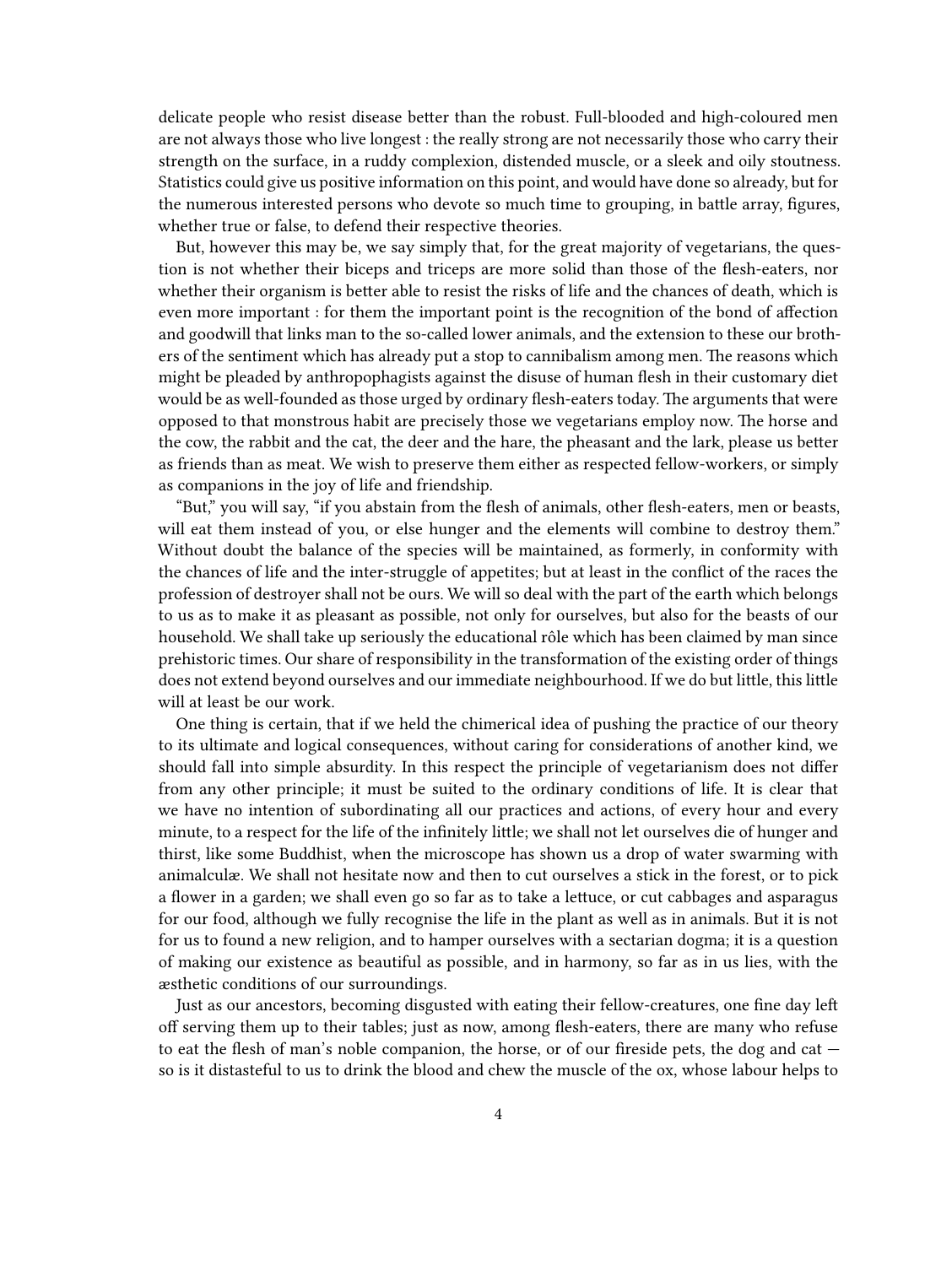grow our corn. We no longer want to hear the bleating of sheep, the bellowing of bullocks, the groans and piercing shrieks of the pigs, as they are led to the slaughter. We aspire to the time when we shall not have to walk swiftly to shorten that hideous minute of passing the haunts of butchery with their rivulets of blood and rows of sharp hooks, whereon carcasses are hung up by blood-stained men, armed with horrible knives. We want some day to live in a city where we shall no longer see butchers' shops full of dead bodies side by side with drapers' or jewellers', and facing a druggist's, or hard by a window filled with choice fruits, or with beautiful books, engravings or statuettes, and works of art. We want an environment pleasant to the eye and in harmony with beauty.

And since physiologists, or better still, since our own experience tells us that these ugly joints of meat are not a form of nutrition necessary for our existence, we put aside all these hideous foods which our ancestors found agreeable, and the majority of our contemporaries still enjoy. We hope before long that flesh-eaters will at least have the politeness to hide their food. Slaughter houses are relegated to distant suburbs; let the butchers' shops be placed there too, where, like stables, they shall be concealed in obscure corners.

It is on account of the ugliness of it that we also abhor vivisection and all dangerous experiments, except when they are practised by the man of science on his own person. It is the ugliness of the deed which fills us with disgust when we see a naturalist pinning live butterflies into his box, or destroying an ant-hill in order to count the ants. We turn with dislike from the engineer who robs Nature of her beauty by imprisoning a cascade in conduit-pipes, and from the Californian woodsman who cuts down a tree, four thousand years old and three hundred feet high, to show its rings at fairs and exhibitions. Ugliness in persons, in deeds, in life, in surrounding Nature — this is our worst foe. Let us become beautiful ourselves, and let our life be beautiful!

What then are the foods which seem to correspond better with our ideal of beauty both in their nature and in their needful methods of preparation? They are precisely those which from all time have been appreciated by men of simple life; the foods which can do best without the lying artifices of the kitchen. They are eggs, grains, fruits; that is to say, the products of animal and vegetable life which represent in their organisms both the temporary arrest of vitality and the concentration of the elements necessary to the formation of new lives. The egg of the animal, the seed of the plant, the fruits of the tree, are the end of an organism which is no more, and the beginning of an organism which does not yet exist. Man gets them for his food without killing the being that provides them, since they are formed at the point of contact between two generations. Do not our men of science who study organic chemistry tell us, too, that the egg of the animal or plant is the best storehouse of every vital element? Omne vivum ex ovo.